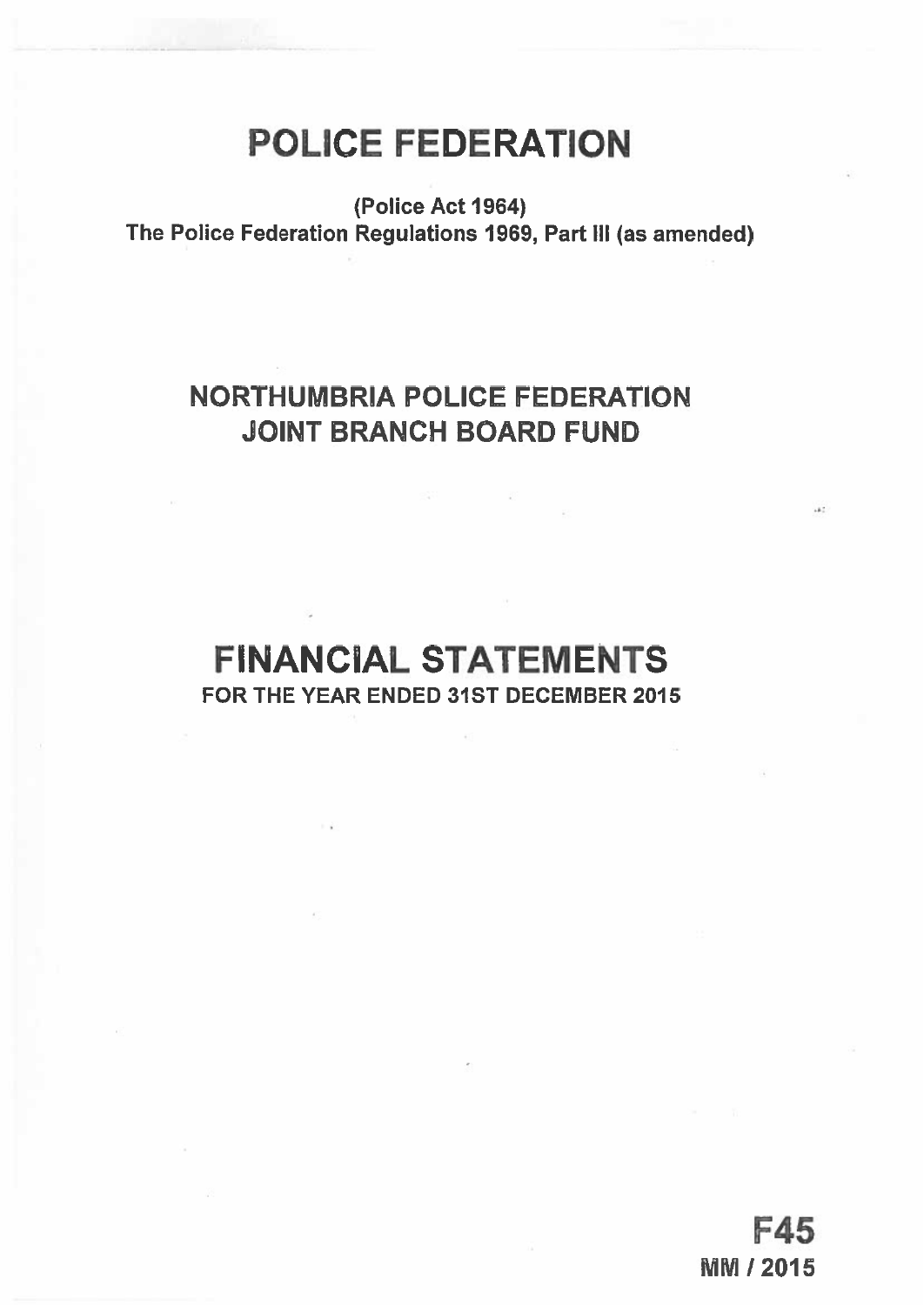## NORTHUMBRIA POLICE FEDERATION JOINT BRANCH BOARD FUND YEAR ENDED 31ST DECEMBER 2015

### **CHAIRMAN**

Mr. James Gray 11-14, Apex Business Village, Annitsford Cramlington, Northumberland, NE23 7BF

### **SECRETARY**

Mr. Christopher Gourley 11-14, Apex Business Village, Annitsford Cramlington, Northumberland, NE23 TBF

## TREASURER

Ms. Lisa Mackie 11-14, Apex Business Village, Annitsford Cramlington, Northumberland, NE23 7BF

### AUDITORS

Read, Milburn & Co. Chartered Accountants & Statutory Auditors 71, Howard Street, North Shields Tyne and Wear, NE30 1AF

### TRUSTEES

Mr. Gary Collinson, Mr. Paul Hamilton and Mr. Mark Sutcliffe 11-14, Apex Business Village, Annitsford Cramlington, Northumberland, NE23 7BF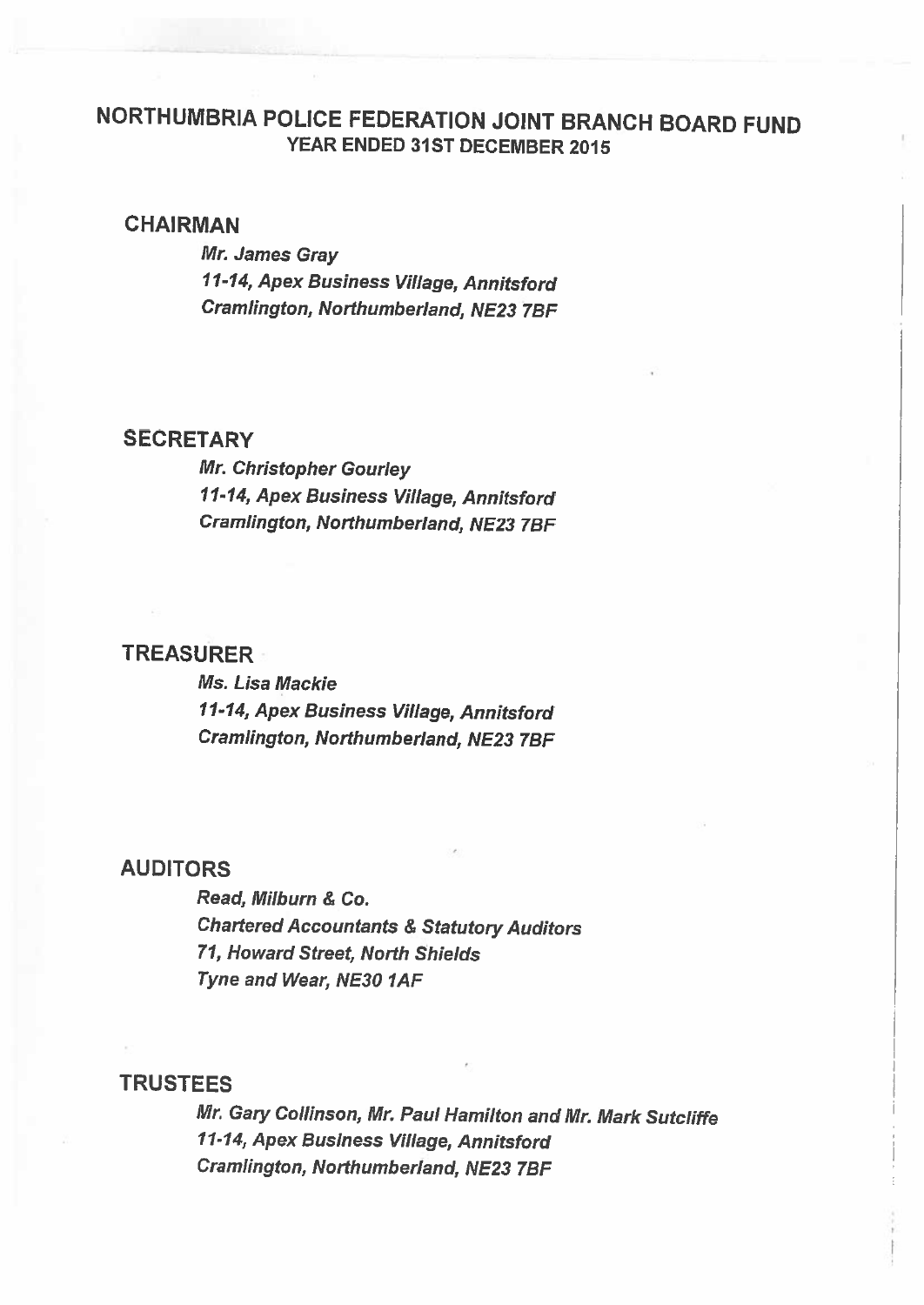## NORTHUMBRIA POLICE FEDERATION JOINT BRANCH BOARD FUND

### INDEPENDENT AUDITOR'S REPORT

We have audited the financial statements of the Northumbria Police Joint Branch Board Fund for the year ended 31<sup>st</sup> December 2015, which comprise the Income and Expenditure Account, the Balance Sheet and the related notes

This report is made solely to the Fund's members, as a body. Our audit work has been undertaken so that we might state to the Fund's members those matters we are required to state to them in an auditor's report and for no other purpose. To the fullest extent permitted by law, we do not accept or assume responsibility to anyone other than the Fund and the Fund's members as a body, for our audit work, for this report or for the opi

Respective responsibilities of the management committee and auditors<br>As explained more fully in the Statement of Management Committee's Responsibilities set out in the notes<br>to the financial statements, the management comm

Our responsibility is to audit and express an opinion on the financial statements in accordance with applicable law and International Standards on Auditing (UK and Ireland). Those standards require us to comply with the Auditing Practices Board's Ethical Standards for Auditors.

Scope of the audit of the financial statements<br>An audit involves obtaining evidence about the amounts and disclosures in the financial statements sufficient to give reasonable assurance that the financial statements are free from material misstatement,<br>whether caused by fraud or error. This includes an assessment of: whether the accounting policies are<br>appropriate t

### Opinion on the financial statements

In our opinion the financial statements:

- •Fairly reflect the state of the Fund's affairs as at 31<sup>st</sup> December 2015 and of its results for the year then ended;
- •have been properly prepared in accordance with the measurement principles of United Kingdom<br>Generally Accepted Accounting Practice, and
- •have been prepared in accordance with the Police Federation Regulations and Fund Rules.

Other Matters<br>The financial statements for the year ended 31<sup>st</sup> December 2015 includes all funds raised for the purpose The financial statements for the year ended 3l December 2015 includes all funds raised for the purpose of the Joint Branch Board Fund in accordance with Regulation 2 Police Federation (Amendment) Regulations 2015

Signed:

 $\sum M$ 

David Hodgson, FCA, ACIB for and on behalf of Read, Milburn & Co. Chartered Accountants & Statutory Auditors 71, Howard Street, North Shields Tyne and Wear, NE30 1AF

Dated 22 Janver 2016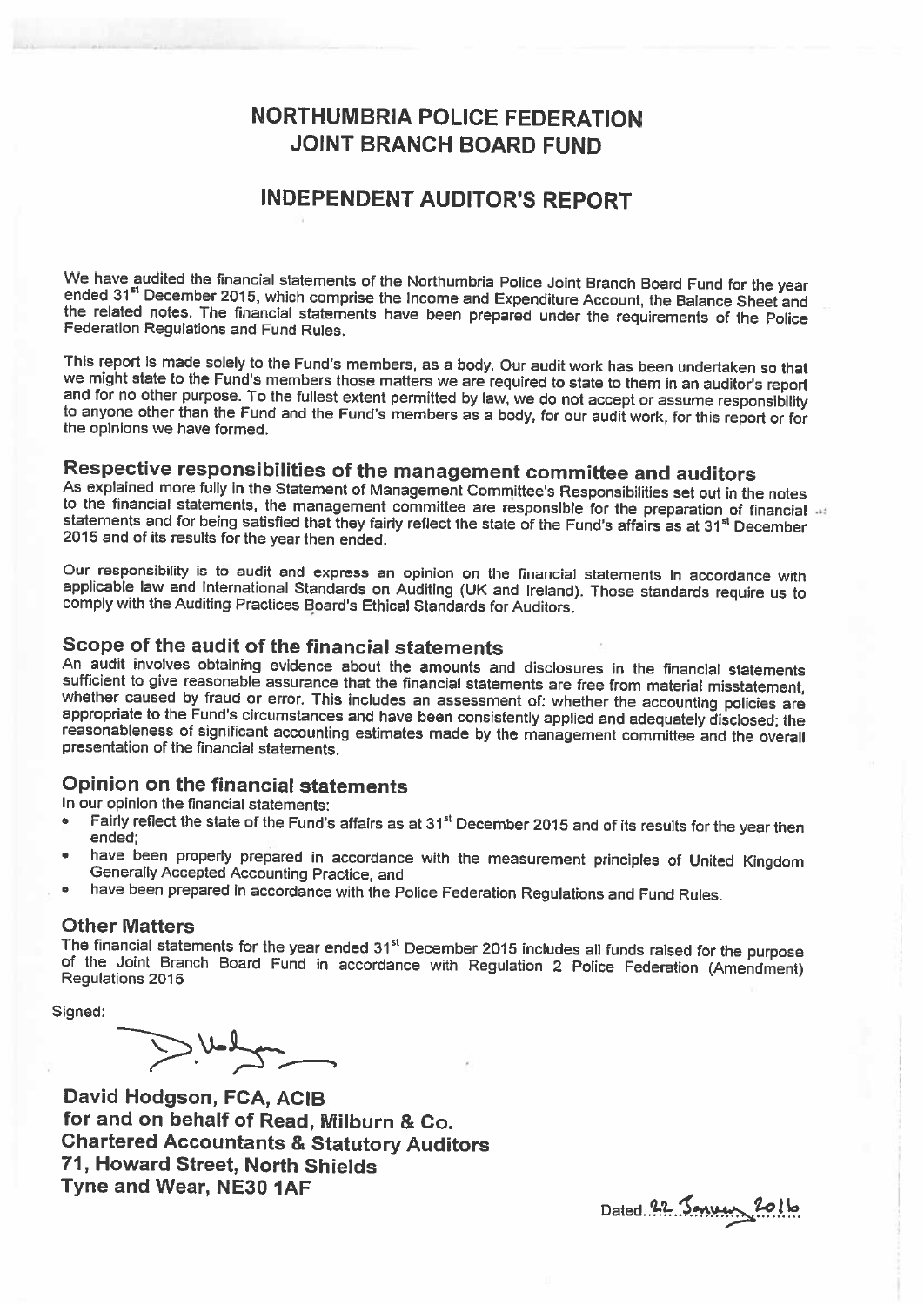## NORTHUMBRIA POLICE FEDERATION JOINT BRANCH BOARD FUND

## INCOME AND EXPENDITURE ACCOUNT FOR THE YEAR ENDED 31ST DECEMBER 2015

| <b>INCOME</b>                                                                                                                                                                                                                                                                     | $(01.01.15 -$                         | $(01.04.15 -$                          | 2015                                                                 | 2014                                                                  |
|-----------------------------------------------------------------------------------------------------------------------------------------------------------------------------------------------------------------------------------------------------------------------------------|---------------------------------------|----------------------------------------|----------------------------------------------------------------------|-----------------------------------------------------------------------|
| <b>Weekly Subscriptions</b>                                                                                                                                                                                                                                                       | 31.03.15                              | 31.12.15                               |                                                                      |                                                                       |
| Constables<br>Sergeants<br>Inspectors                                                                                                                                                                                                                                             | 152,748<br>27,608<br>10,996           | 499,725<br>93,326<br>36,653            | 652,473<br>120,934<br>47,649                                         | 684,184<br>122,906<br>48,027                                          |
| Less: Payable to Central Committees                                                                                                                                                                                                                                               | 191,352                               | 629,704                                | 821,056                                                              | 855,117                                                               |
|                                                                                                                                                                                                                                                                                   |                                       |                                        |                                                                      |                                                                       |
| Constables<br>Sergeants<br>Inspectors                                                                                                                                                                                                                                             | 106,924<br>19,326<br>7,697<br>133,947 | 349,807<br>65,328<br>25,657<br>440,792 | 456,731<br>84,654<br>33,354                                          | 478,929<br>86,034<br>33,619                                           |
|                                                                                                                                                                                                                                                                                   | 57,405                                | 188,912                                | 246,317                                                              | 256,535                                                               |
|                                                                                                                                                                                                                                                                                   |                                       |                                        |                                                                      |                                                                       |
| <b>Less: ADMINISTRATIVE EXPENSES</b>                                                                                                                                                                                                                                              | (Note 1)                              |                                        | 1,338,650                                                            | 1,288,314                                                             |
| DEFICIT OF SUBSCRIPTION INCOME<br><b>OVER EXPENDITURE</b>                                                                                                                                                                                                                         |                                       |                                        | (1,092,333)                                                          | (1,031,779)                                                           |
| Add: Other Income<br><b>Healthcare Scheme Subscriptions</b><br><b>Insurance Commission</b><br><b>Donations Received</b><br><b>Bank Interest Received (Gross)</b><br><b>Dividends Received</b><br>Rental Income<br><b>Charity Fundraising</b><br><b>Sundry Membership Services</b> |                                       |                                        | 996,840<br>246,718<br>7,716<br>2,598<br>8,391<br>8,792<br>405<br>110 | 1,025,596<br>305,638<br>8,570<br>2,569<br>4,722<br>9,803<br>124<br>55 |
| <b>SURPLUS FOR THE YEAR BEFORE GAINS</b><br>Gain on Sale of Investments<br>Gain on Revaluation of Investments                                                                                                                                                                     |                                       |                                        | 179,237<br>1,353<br>12,214                                           | 325,298<br>$-2,717$<br>27,555                                         |
| <b>SURPLUS FOR THE YEAR</b>                                                                                                                                                                                                                                                       |                                       |                                        | 192,804                                                              | 350,136                                                               |
| <b>REVALUATION RESERVE TRANSFER</b>                                                                                                                                                                                                                                               |                                       |                                        | $-10,262$                                                            | $-25,277$                                                             |
| <b>ACCUMULATED FUND BROUGHT FORWARD</b>                                                                                                                                                                                                                                           |                                       |                                        | 2,288,104                                                            | 1,963,245                                                             |
| <b>ACCUMULATED FUND CARRIED FORWARD</b>                                                                                                                                                                                                                                           |                                       | £ 2,470,646                            | £ 2,288,104                                                          |                                                                       |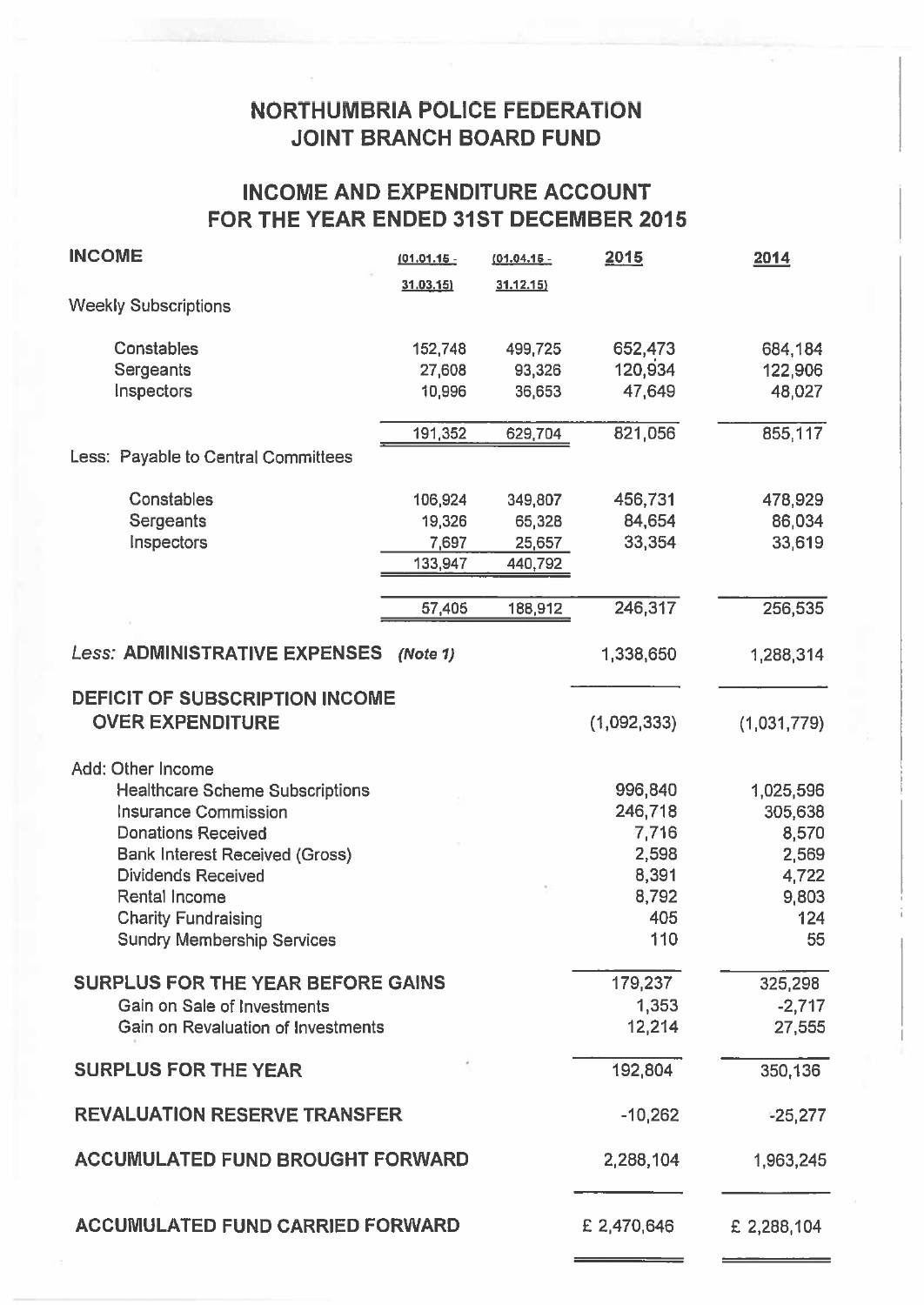## NORTHUMBRIA POLICE FEDERATION JOINT BRANCH BOARD FUND

## BALANCE SHEET AS AT 31ST DECEMBER 2015

|                                        |           |                    | <u> 2015</u>    | 2014       |
|----------------------------------------|-----------|--------------------|-----------------|------------|
|                                        |           | <b>Accumulated</b> | <b>Net Book</b> |            |
| <b>FIXED ASSETS</b>                    | Cost      | Depreciation       | Value           |            |
| <b>Office Equipment</b>                | 567,185   | 492,281            | 74,904          | 79,465     |
| <b>Office Premises</b>                 | 825,472   | $= 181,302$        | 644,170         | 660,680    |
| <b>Lodge Premises</b>                  | 147,591   | 20,663             | 126,928         | 129,881    |
| Investments, (at market value)         |           |                    | 779,695         | 565,156    |
|                                        |           |                    |                 |            |
|                                        | 1,540,248 | 694,246            | 1,625,697       | 1,435,182  |
|                                        |           |                    |                 |            |
| <b>CURRENT ASSETS</b>                  |           |                    |                 |            |
| <b>Subscriptions Due</b>               |           |                    |                 |            |
| Cash at Bank and in Hand               |           | 968,793            |                 | 1,001,538  |
| Debtors and Prepayments                |           | 12,115             |                 | 9,798      |
|                                        |           | 980,908            |                 | 1,011,336  |
| <b>LESS CURRENT LIABILITIES</b>        |           |                    |                 |            |
| Contributions due to                   |           |                    |                 |            |
| Central Committees (Note 4)            |           | 17,939             |                 | 44,182     |
| <b>Corporation Tax</b>                 |           | 1,430              |                 | 514        |
| <b>HM Customs &amp; Excise</b>         |           | 2,612              |                 | 2,226      |
| <b>Sundry Accrued Expenses</b>         |           | 50,378             |                 | 58,154     |
|                                        |           |                    |                 |            |
|                                        |           | 72,359             |                 | 105,076    |
| <b>NET CURRENT LIABILITIES</b>         |           |                    | £908,549        | £906,260   |
| TOTAL ASSETS LESS CURRENT LIABILITIES  |           |                    |                 |            |
|                                        |           |                    | 2,534,246       | 2,341,442  |
| <b>LESS LONG TERM CREDITORS</b>        |           |                    |                 |            |
| (falling due after more than one year) |           |                    |                 |            |
|                                        |           |                    |                 |            |
|                                        |           |                    |                 |            |
| <b>NET ASSETS</b>                      |           |                    | 2,534,246       | 2,341,442  |
|                                        |           |                    |                 |            |
| <b>REPRESENTED BY</b>                  |           |                    |                 |            |
| <b>Accumulated Fund</b>                |           |                    |                 |            |
| <b>Revalution Reserve</b>              |           |                    | 2,470,646       | 2,288,104  |
|                                        |           |                    | 63,600          | 53,338     |
|                                        |           |                    | £2,534,246      | £2,341,442 |
|                                        |           |                    |                 |            |
|                                        |           |                    |                 |            |

ù.

We cerify that we have fully complied with the Regulation <sup>2</sup> Police Federation (Amendment) Regulations 2015 and disclosed in the F45 all funds of which we are a beneficiary. We understand that failure to comply with this Regulation to understand and/or Police Disciplinary matter.

Signed. ....... CHAIRMAN

Signed

Date Accounts Approved 22 Sanvey 2016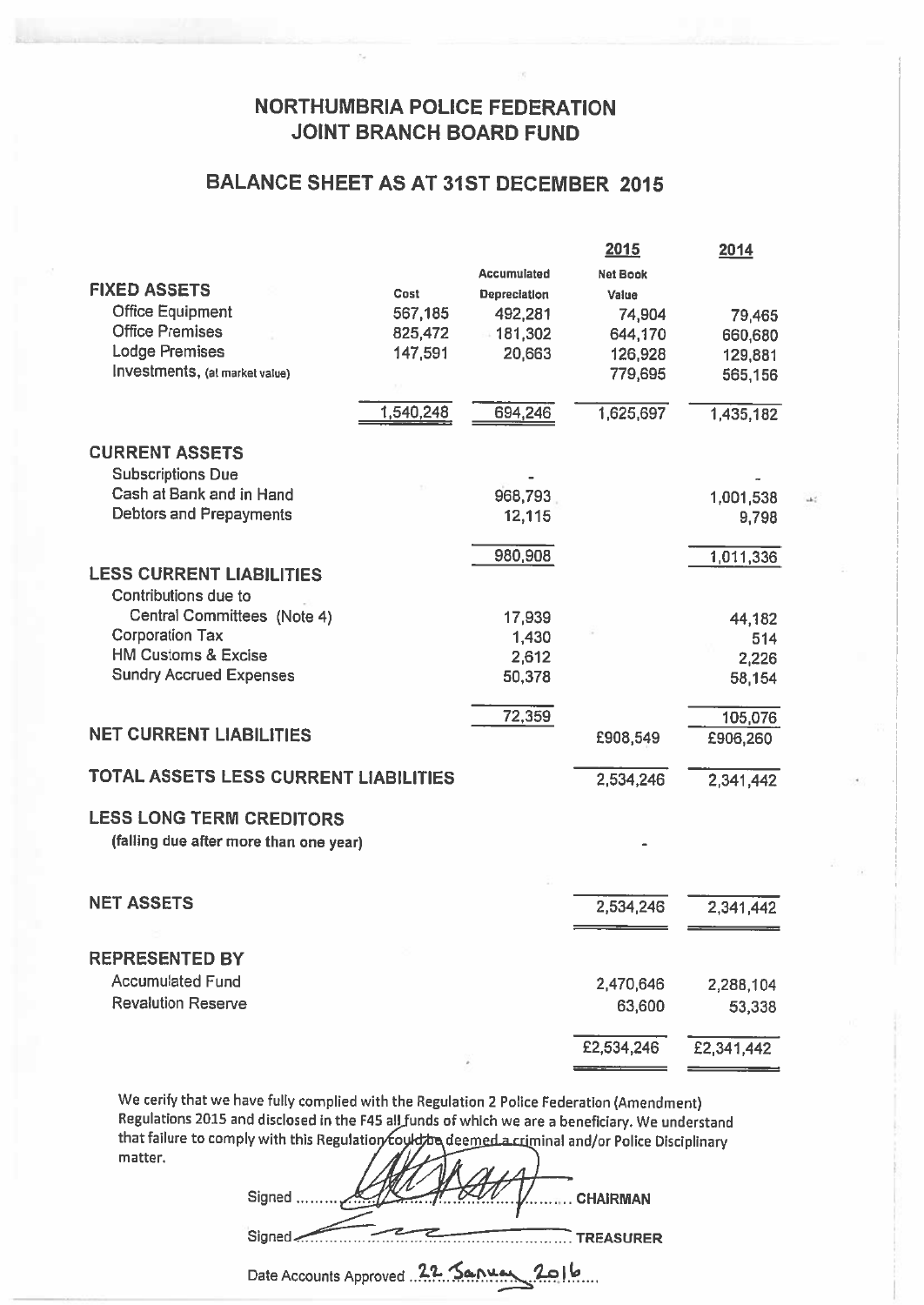## NORTHUMBRIA POLICE FEDERATION JOINT BRANCH BOARD FUND NOTES TO THE FINANCIAL STATEMENTS FOR THE YEAR ENDED 31ST DECEMBER 2015

| <b>1. ADMINISTRATION EXPENSES</b>                    | 2015    | 2014            |
|------------------------------------------------------|---------|-----------------|
|                                                      |         |                 |
| <b>Annual Conference</b>                             |         |                 |
| Audit and Accountancy Charges                        | 6,204   | 6,204           |
| <b>Bank Charges</b>                                  | 500     | 488             |
| <b>Clerical Assistance and Social Security Costs</b> | 129,481 | 124,610         |
| <b>Computer Costs</b>                                | 34,000  | 15,446          |
| <b>Corporation Tax</b>                               | 1,400   | 556             |
| Depreciation of Office Equipment                     | 17,387  | 17,651          |
| Donations                                            |         |                 |
| <b>Wreaths and Presentations</b>                     | 3718    | 1618            |
| Honoraria                                            |         |                 |
| Insurance                                            | 2,773   | 2,676           |
| <b>Meeting Expenses</b>                              | 65,595  | 59,510          |
| <b>Official Publications</b>                         | 16,142  | 14,806          |
| Out-of-Pocket Expenses                               | 20,428  | 20,375          |
| Postage, Printing and Stationery                     | 20,302  | 20,363          |
| <b>Repairs and Maintenance</b>                       | 10,295  | 17,305          |
| <b>Sundry Expenses</b>                               | 714     | 5               |
| <b>Telephone Charges</b>                             | 7,673   | 9,806           |
| <b>Travelling and Subsistence</b>                    | 83,607  | 69,486          |
| Other Expenses:-                                     |         |                 |
| <b>Fundraising Items</b>                             | 154     | 104             |
| <b>Function Expenses</b>                             | 0       | 3,021           |
| <b>General &amp; Water Rates</b>                     | 21,959  | 21,495          |
| Heat & Light                                         | 6,435   | 5,397           |
| <b>Investment Management Charges</b>                 | 7,479   | 5,332           |
| Lodge Running Expenses                               | 13,595  | 8,339           |
| <b>Medical Treatment Costs</b>                       | 762,007 | 796,217         |
| <b>Property Management Charges</b>                   | 7,138   | 10,049          |
| Depreciation of Premises                             | 19,461  | 19,461          |
| Training                                             | 35,049  |                 |
| <b>Legal Fees</b>                                    | 29,670  | 16,162<br>5,151 |
| VAT Charge                                           | 8,307   | 8,617           |
| <b>Website Costs</b>                                 | 7,177   | 8,064           |

TOTAL AS PER INCOME AND EXPENDITURE ACCOUNT  $E$  1,338,650  $E$  1,288,314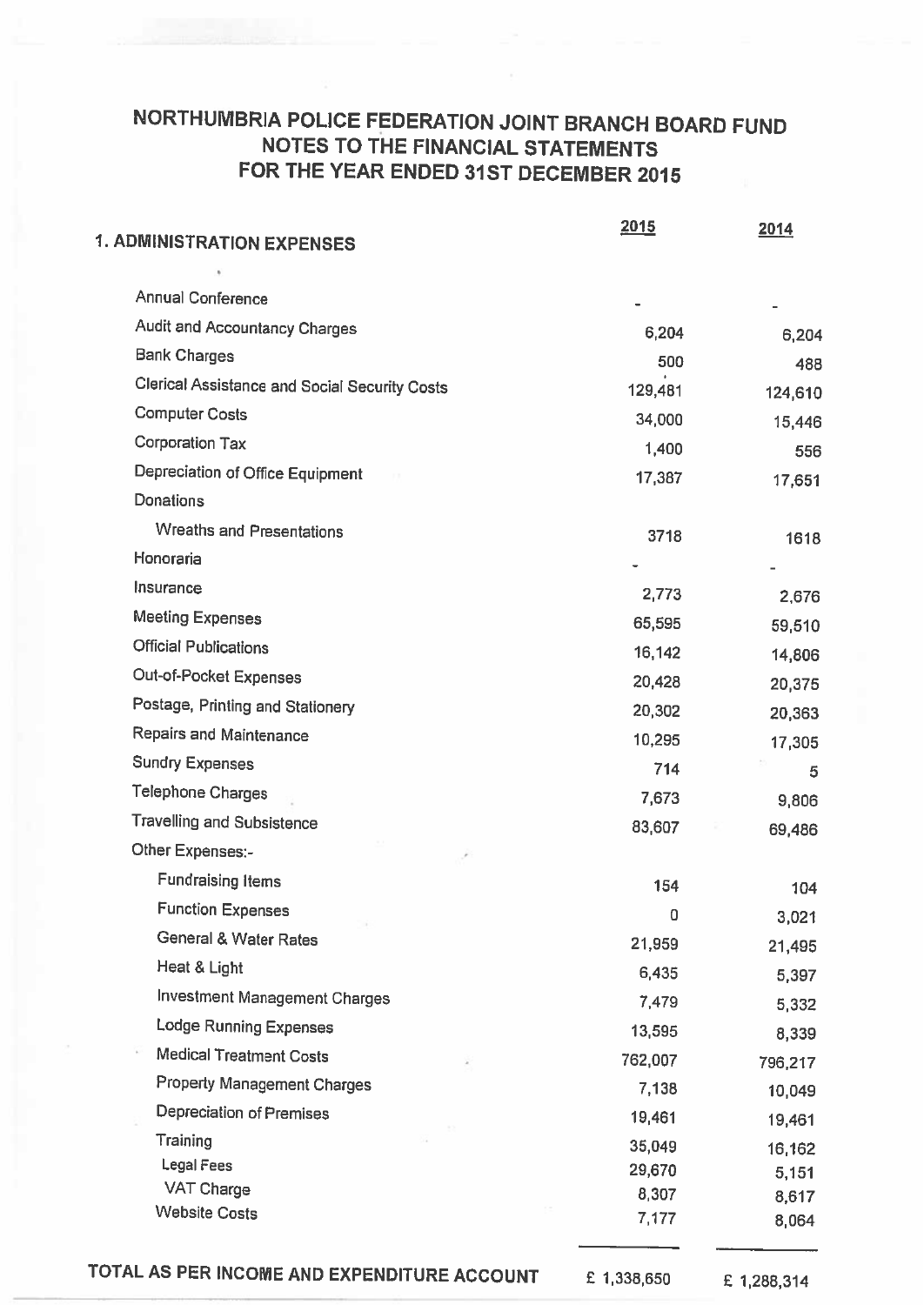## NORTHUMBRIA POLICE FEDERATION JOINT BRANCH BOARD FUND NOTES TO THE FINANCIAL STATEMENTS FOR THE YEAR ENDED 31ST DECEMBER <sup>2015</sup>

## 2. ACCOUNTING POLICIES

#### A. Accounting Convention

The financial statements have been prepared under the historic cost convention.

B. Income<br>Income is primarily derived from subscriptions collected from the Fund's members Other incomes includes investment income and donations from providing member services.

### C. Expenditure

Expenditure is shown inclusive of Value Added Tax.

### D. Depreciation

Depreciation has been calculated at rates required to write off the relevant assets over their anticipated lives. The applicable annual rates are:

Furniture and Fittings<br>
Electronic Equipment<br>
- 20% reducing balance basis<br>
- 20% reducing balance basis Federation Premises

- 
- 20% reducing balance basis
- 2% straight line basis

#### E. Taxation

Provision is made for Corporation Tax in respect of the Fund's liability to taxation on investment income, capital gains and income derived from party transactions

#### F. Investments

Investments are shown in the financial statements at market value. No provision has been made for corporation tax in respect of potential capital gains which would arise if the investments were sold at values in excess of

G. Healthcare Scheme<br>A self-funded Healthcare Scheme, known as Northern Police Healthcare Scheme is operated for subscribing Federation members. Whilst, all monies in relation to this scheme are included within the attached Accounts, the Trustees regard the excess of income from subscribing members over expenditure to date as being held in trust